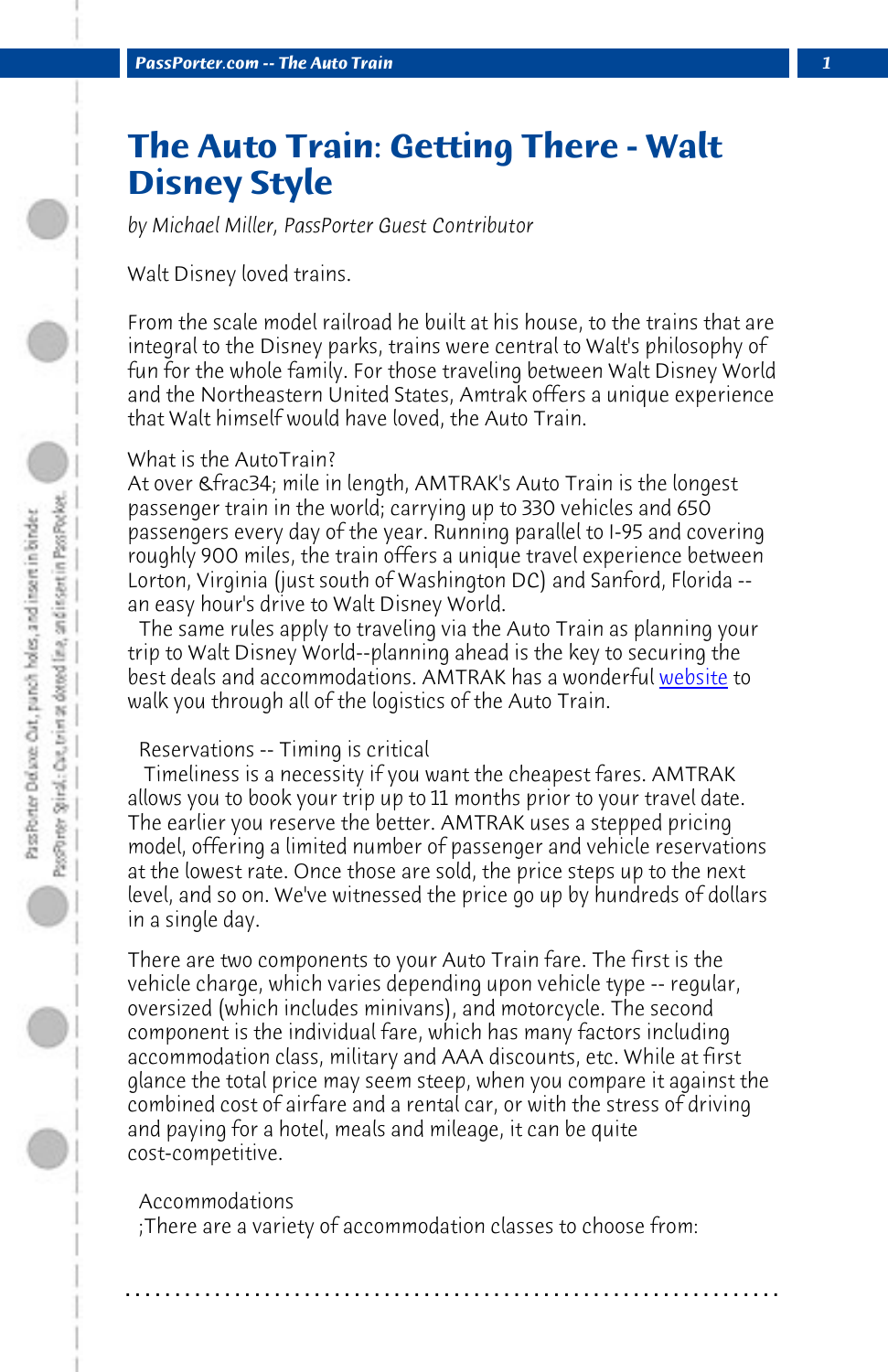bedrooms, roomettes, family, and coach. Bedrooms accommodate 2 people, are more spacious and contain a private bathroom/shower. Roomettes also sleep 2 people, but are much smaller than the bedrooms and have shared bathrooms and showers at the end of the rail car. During the day, the rooms have chairs and/or a couch, but once you request "turn-down" service, the porter will convert the seating into beds or "berths." The lower berths are wider than the upper berths, which can feel a bit claustrophobic to adults.

 There are a limited number of family rooms that can accommodate 2 adults and 2 children, but keep in mind that the children's berths in these rooms are just over 4& frac12; feet long! If your children are older or taller, you also have the option of purchasing two connecting bedrooms; which is more costly, but very comfortable. For the special needs traveler, there are wheelchair-accessible bedrooms.

 For cost-conscious travelers, coach cars offer reserved seating that can be comfortably reclined for overnight sleeping. Each seat offers overhead storage, a reading light and electrical outlet. Shared bathrooms are also available on each coach car. The biggest downside is the lack of privacy from your fellow travelers in the coach car.

 The AMTRAK website offers interactive, visual representations of accommodation options and prices.

## Boarding the Auto Train

 Upon checking in at the train station, you and your vehicle will part ways. While your car gets loaded on the train (if you have kids, they will love watching this process), you head in to check in and select one of three seating times for dinner. Be sure to bring everything you need for your overnight stay on the train; unless you possess Indiana Jones-type abilities, you cannot access your vehicle during the trip!

 In order to ensure that the train leaves on time, cars need to arrive by 3:00 pm; motorcycles and oversized vehicles must arrive by 2:00 pm. Since the train leaves at 4:00 pm, this means that waiting is part of the process. And while there are televisions and free Wi-Fi in the lobby, and a small playground outside the terminal, you're smart to bring things with you to pass the time. Just like Disney, AMTRAK knows it has a captive audience and offers a small shop in the terminal lobby with souvenirs, reading materials, and snacks.

 Passengers are allowed to board the train around 3:30 pm. Boarding is relatively quick and porters will happily assist passengers with getting their luggage onto the train.

**. . . . . . . . . . . . . . . . . . . . . . . . . . . . . . . . . . . . . . . . . . . . . . . . . . . . . . . . . . . . . . . . . .**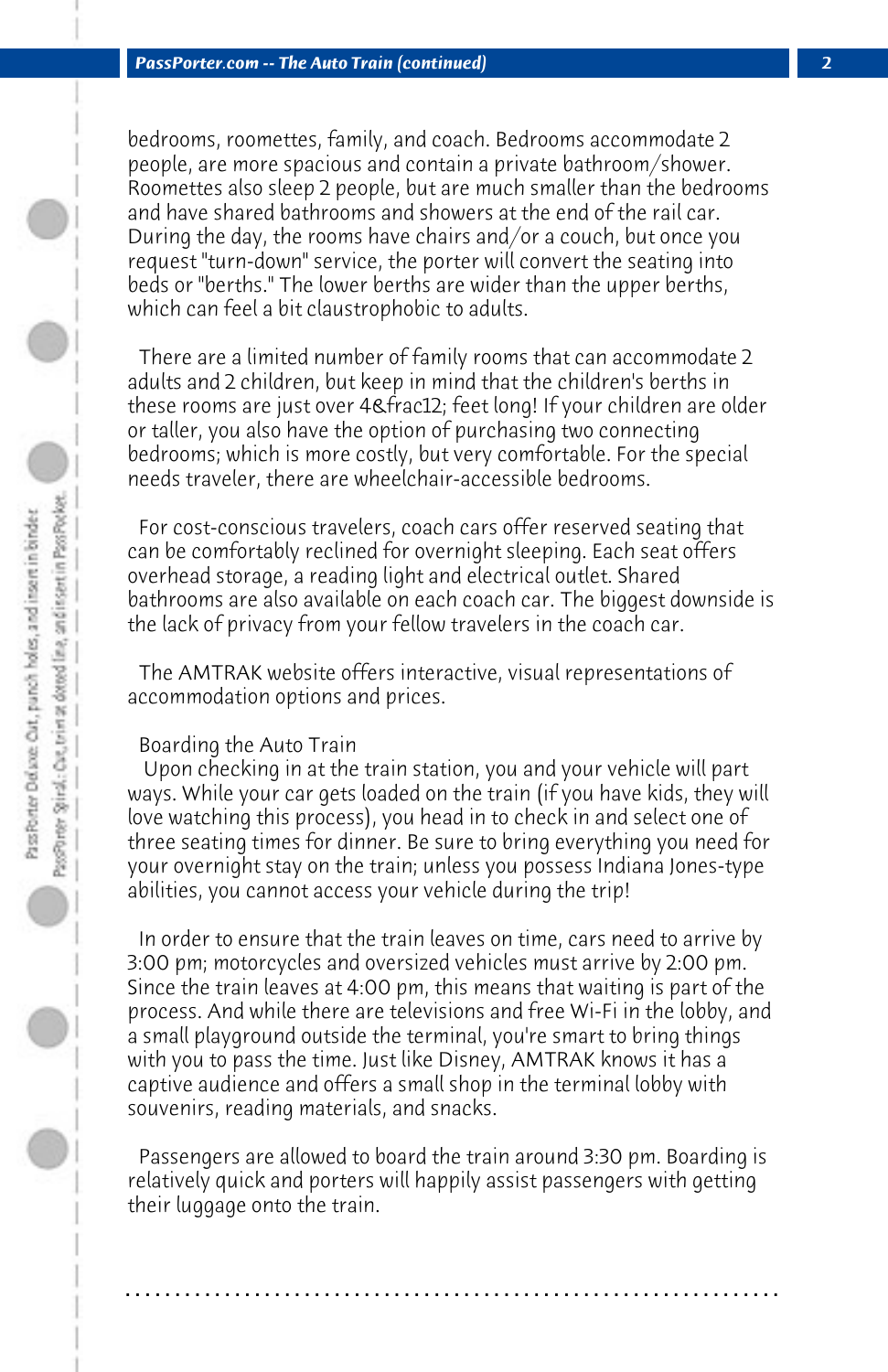Did someone say "Free Dining?"

Once you have stowed your belonging at your room or seat, head to the Lounge car for complimentary veggies, cheese, crackers, snack mix, and water. Virginia wines and soft drinks are available for purchase. The Lounge car offers great views of the local scenery as the train makes its way to your destination. Seating is limited, but most people overlook the large table on the lower level, next to an enclosed smoking area. We've used the table on many trips and rarely smelled smoke.

 Later that evening, the crew will call guests to the Dining car at their appointed dining time. Linen table clothes, dimmed lighting, and surprisingly good food will greet you. There are usually chicken, steak, fish, and vegetarian entrees, plus a few kids' options. While we found all of the food to be surprisingly good, our favorite part was the brownie sundae for dessert.

 The next morning, you can return to the Dining car to enjoy a continental breakfast, or request a "to go box" to be taken back to your room or for the road. The best part is both meals are included in your ticket price. Remember to take along cash to tip your servers. We've traditionally tipped \$10-20 at dinner and \$3-5 at breakfast.

#### Debarking Bingo -- Please, Please call my number!!

 Upon arriving at your destination, passengers debark and begin the potentially time-consuming process of waiting for their vehicles. Vehicle unloading is random, based on how the car carriers are decoupled. Passengers eagerly stand by the railing, waiting for their car to unload. As cars are driven off the train, the crew announces the number assigned to each car -- often to the shouts of "bingo!" from the lucky owner. And with that, you are on your way.

#### Service with a Smile

 From the porters who personally assist you, to the dining staff, Auto Train employees are attentive and hard working. Servicing a moving train full of people with varied needs requires hard work and a good disposition, which we've experienced again and again on our trips. And for those staying in Bedrooms or Roomettes, the porters are deserving of a \$10-\$20 tip for servicing your room--it's a surprisingly physical task. The train offers a variety of additional amenities, such as self-service coffee and tea stations, an evening movie, and basic toiletries and towels to make your trip as pleasant and relaxing as possible!

*About The Author: Michael & Tara Miller are Disney Vacation Club members and have enjoyed numerous trips to Walt Disney World and on the Disney Cruise Line ships. They are looking forward to experiencing Star Wars*

**. . . . . . . . . . . . . . . . . . . . . . . . . . . . . . . . . . . . . . . . . . . . . . . . . . . . . . . . . . . . . . . . . .**